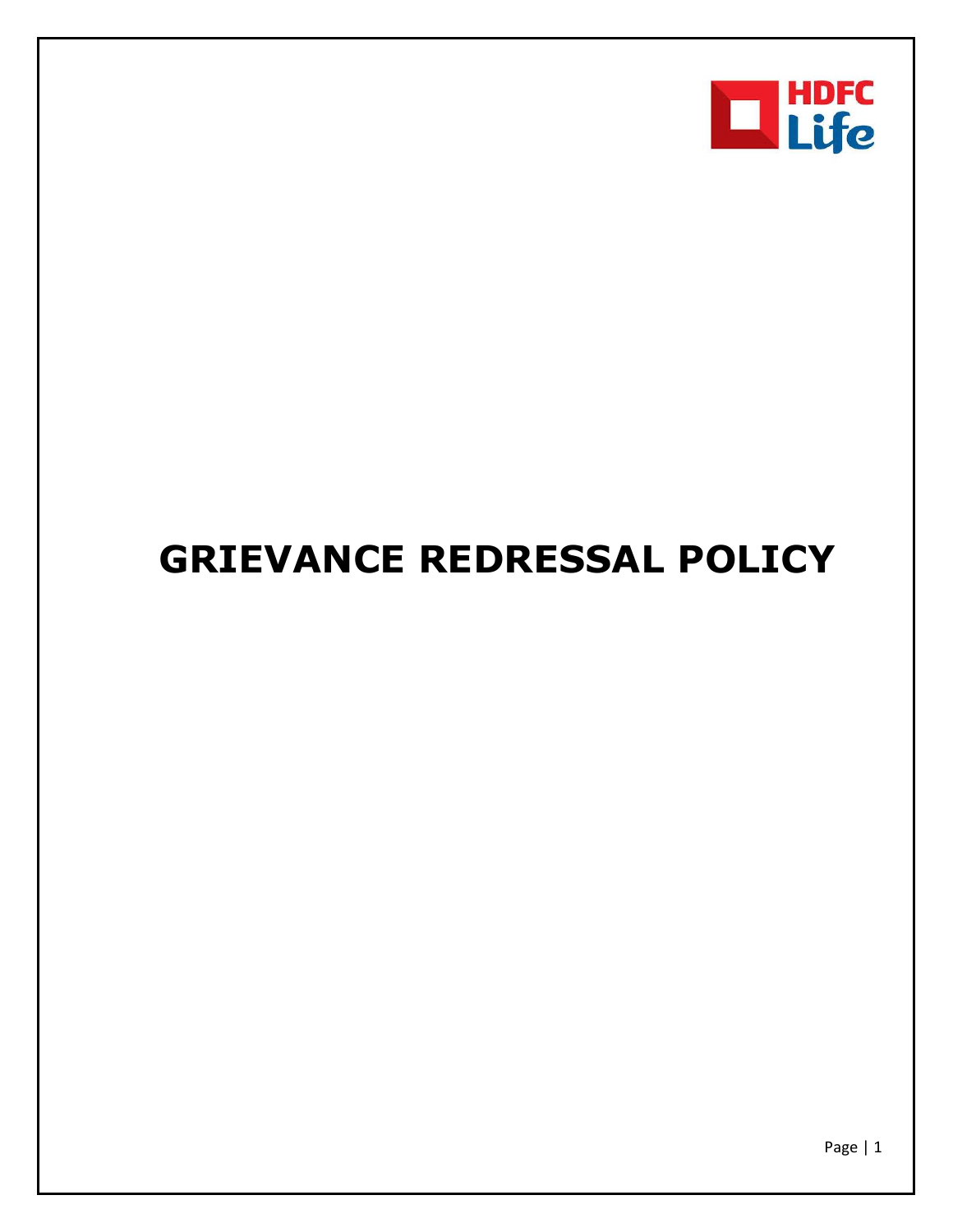## **Contents**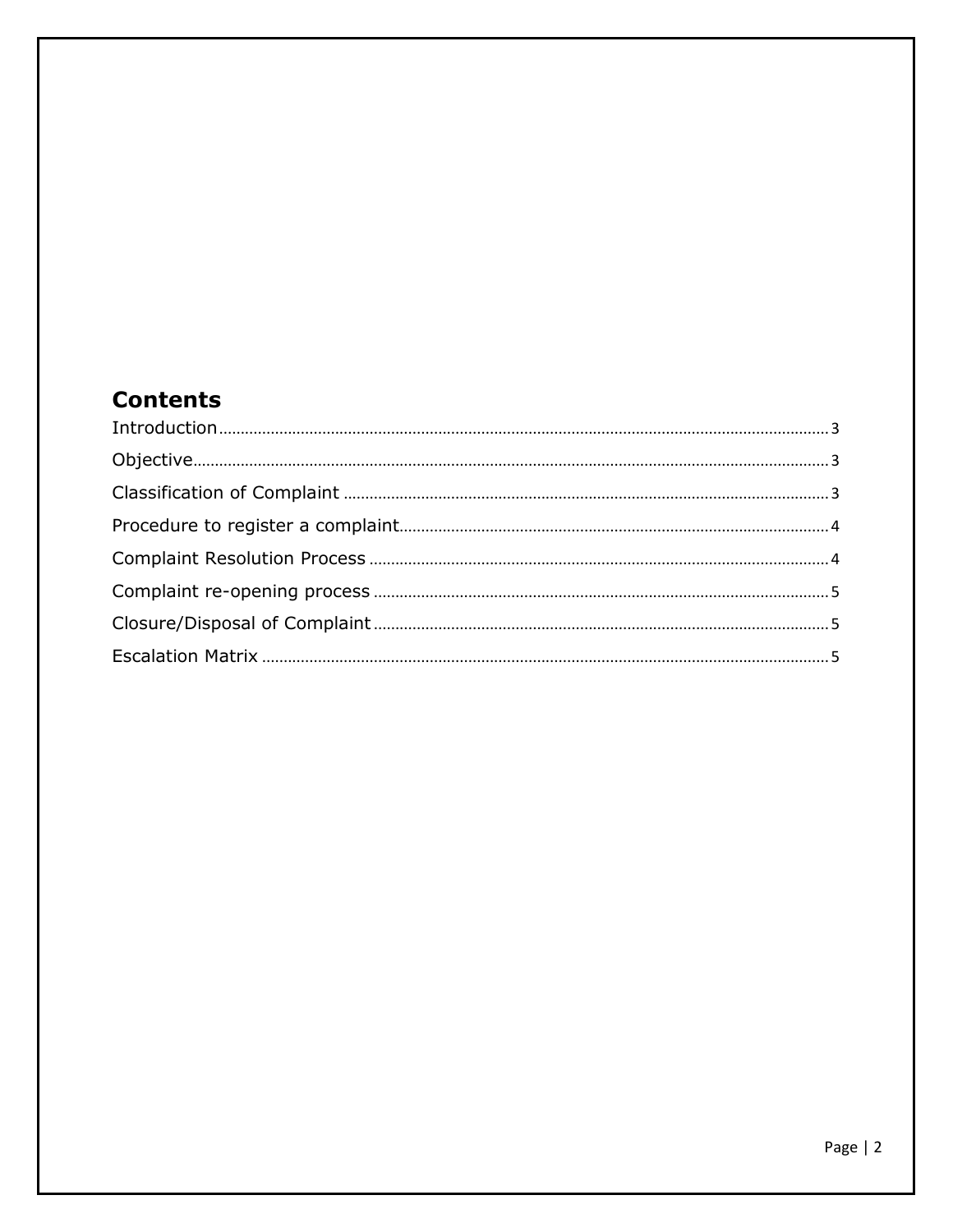## <span id="page-2-0"></span>**Introduction**

One of the strategic intent of HDFC Life Insurance Company Ltd. (hereinafter called as HDFC Life) is to deliver a unique customer experience. With this aspiration, the Company strives for operational excellence and a consistent, seamless experience for every customer at all interactions. However, when a customer experiences a service failure despite our best efforts, the Service Recovery team of HDFC Life will take responsibility for redressal of the grievance.

## <span id="page-2-1"></span>**Objective**

HDFC Life, under the IRDAI Regulation for Protection of Policyholders Interest, 2017 has put in place an internal grievance redressal mechanism called the Service Recovery to ensure effective and timely resolution of policyholders' concerns. This is in line with the guidelines issued by IRDAI from time to time.

 The redressal aims to provide timely resolution to our customers through a detailed root cause analysis and in turn, ensure customer retention and satisfaction

## **Scope**

The Policy shall cover grievances/complaints received from customers /policy owners relating to insurance policies on their own lives or in the capacity of an owner of a policy. The Policy specifically excludes Query, Requests or Escalated Request. The Service Recovery policy will not entertain complaints from intermediaries, agencies and other organizations on behalf of customer unless legally authorized by the customer. Grievances received through consumer forums, courts, ombudsman's office, any judicial forum and legal notices shall be separately handled by our Legal/ relevant department. Exceptions would be entertained on case to case basis

## <span id="page-2-2"></span>**Classification of Complaint (Grievance, Request, Escalated Request and Query)**

#### **Complaint/ Grievance**

A Grievance is defined as any communication that expresses dissatisfaction about an action or lack of action, about the standard of service/deficiency of service of an Insurance Company and/or any intermediary or asks for remedial action wherein Service would be defined as per Company's internal service policies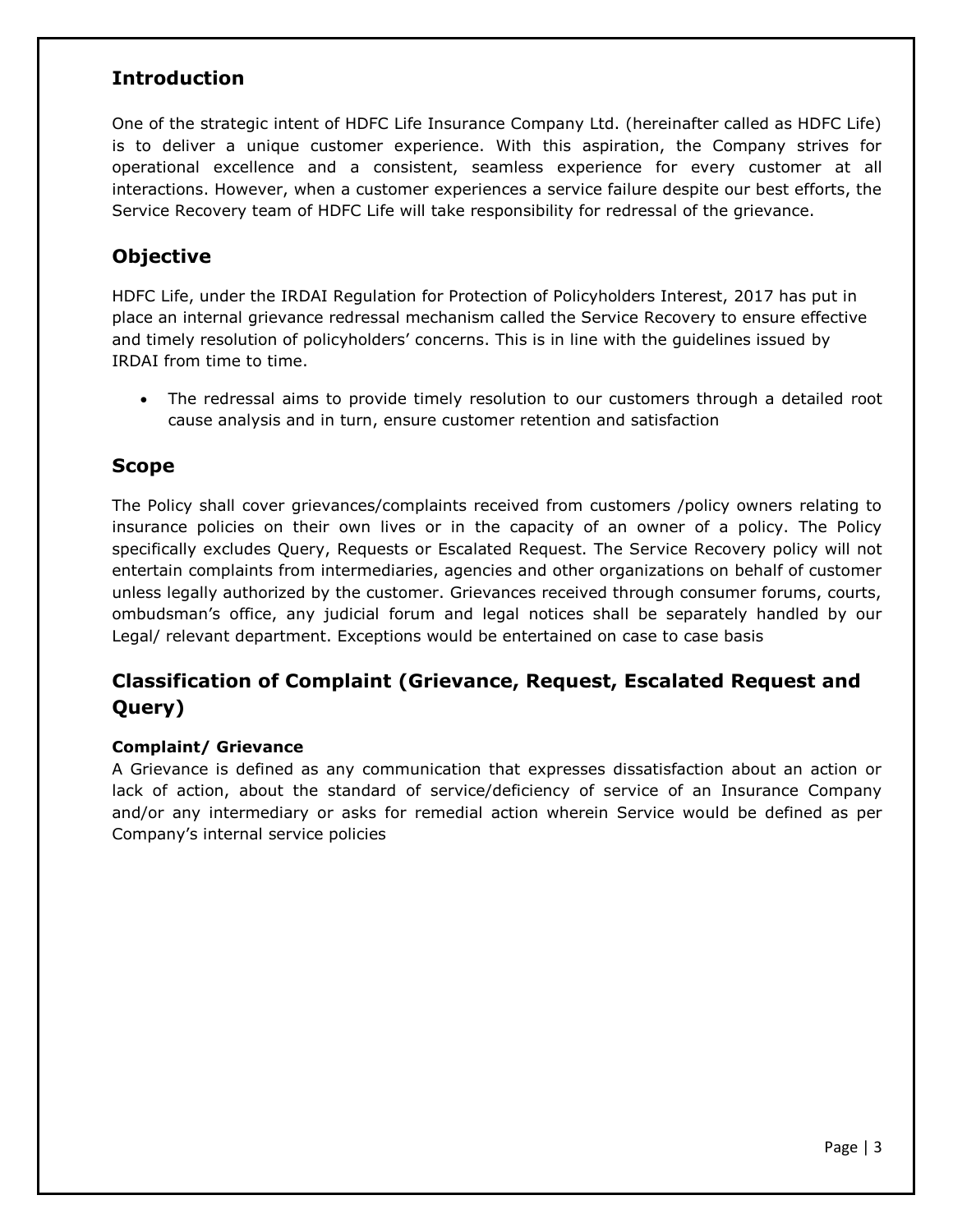#### **Request**

Any communication from a customer soliciting a service such as a change or modification in the policy and or any communication seeking clarity on the outcome of a process/ changes brought about in a policy due to regulations/ business philosophy

#### **Escalated Request**

At times customer may require exceptional handling. These transactions expected from the Company would have however been fulfilled as per regulatory guidelines and in accordance with the Company's internal processes. These would be categorized as "Escalated Requests" for reexecution/examination of the transaction/ request

#### **Query**

Any communication from a customer for the primary purpose of requesting information about a company and/or its services.

## <span id="page-3-0"></span>**Procedure to register a complaint**

The Grievance Redressal Guidelines incorporated by HDFC Life are applicable for resolution of any grievances or complaints. These complaints may be received either at the branch, Hub(s), Registered Office or Head Office through any of the following ways:

- Written letter duly signed by the policyholder at any HDFC Life branch. The branch address is available on our website www.hdfclife.com.
- Email from the registered id of the policyholder at service@hdfclife.com.
- Complaint registered by policy holder on IGMS (Integrated Grievance Management System).

There would be a nominated Grievance Redressal Officer at the respective branch to address the customer's complaint.

## <span id="page-3-1"></span>**Complaint Resolution Process**

HDFC Life will ensure that the following processes are followed:

- HDFC Life will issue an acknowledgement letter/email to the customer within 3 working days of the receipt of a complaint.
- The acknowledgement sent to the customer will carry the details of the complaint no., the policy no. and the Grievance Redressal Officer's name who will be handling the complaint of the customer.
- If the customer's complaint is addressed within 3 days, the final communication will also act as the acknowledgment of the complaint.
- All grievances received by HDFC Life will be responded to with the final decision of HDFC Life within the prescribed regulatory Turn Around Time (TAT) of 15 days
- In the event of failure to comply with the aforesaid timelines, the customer shall be informed accordingly.
- Written request or email from the registered email id is mandatory.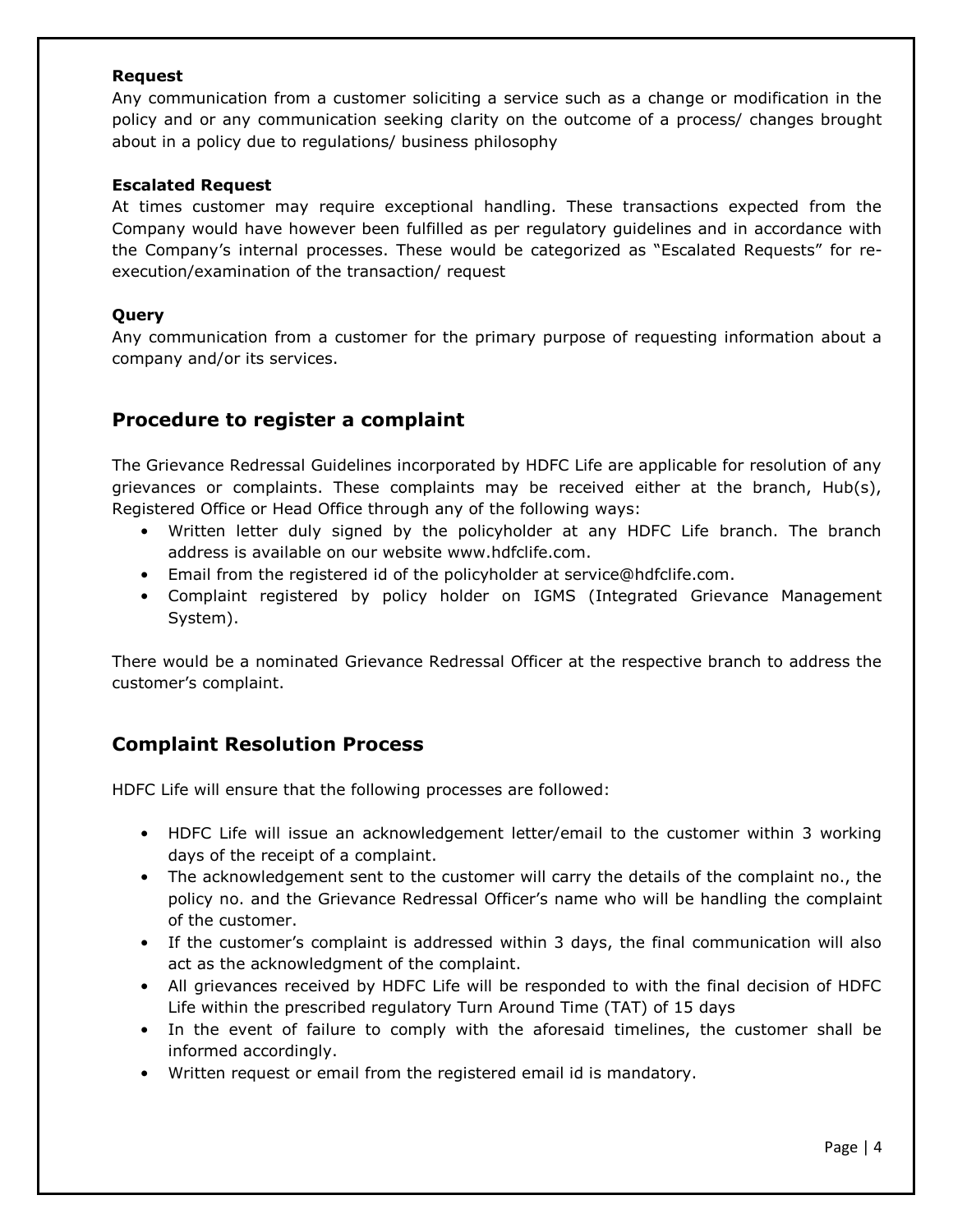- If required, HDFC Life will undertake complaints investigation by taking inputs from the customer over telephone or personal meetings.
- HDFC Life reserves the right to record calls made to customers and produce the same as evidence in the event of a dispute/ litigation. There is no obligation on HDFC Life to share these call recordings with customers.

## <span id="page-4-0"></span>**Complaint re-opening process**

- In case the customer is not satisfied with the decision, the customer can approach any of the touch points mentioned in the document within 8 weeks of the receipt of our communication (failing which, we will consider the complaint to be satisfactorily closed.)
- In the event of customer coming back within eight weeks, the original 'grievance' interaction will be reopened for review of the earlier decision. Post reviewing all the facts, suitable decision will be provided to the customer as per Grievance redressal policy.
- We will review the decision on a complaint reopened maximum twice, subject to discretion, post which the same can be treated as adequately addressed.
- The complaint can also be reopened in instances where requirements which were called from the customer have been received. Alternatively, the grievance may be reopened if the customer provides fresh evidence / additional requirements to support his stand.

## <span id="page-4-1"></span>**Closure/Disposal of Complaint**

Complaint will be considered as closed if any of the below mentioned scenarios are met:

- Company has acceded to the request of the complainant fully
- Complainant has indicated in writing, acceptance of the decision of the insurer
- If no reply is received from the customer within 8 weeks of response then the complaint will be disposed as per the guidelines laid down by the Authority.
- Grievance Redressal Officer has certified that the Company has discharged its contractual, statutory and regulatory obligations

## <span id="page-4-2"></span>**Escalation Matrix**

The following is the escalation matrix in case there is no response to a grievance within the prescribed timelines

1<sup>st</sup> level of escalation: Senior Manager or AVP- Customer Relations -10 working days 2<sup>nd</sup> level of escalation (for response not received from Level 1): VP or SVP- Customer Relations- 7 working days.

The highest level of escalation that the customer can make is the Insurance Ombudsman. The detailed address of the Insurance Ombudsman is mentioned in the policy bond given to the customer and is also available in our website www.hdfclife.com.